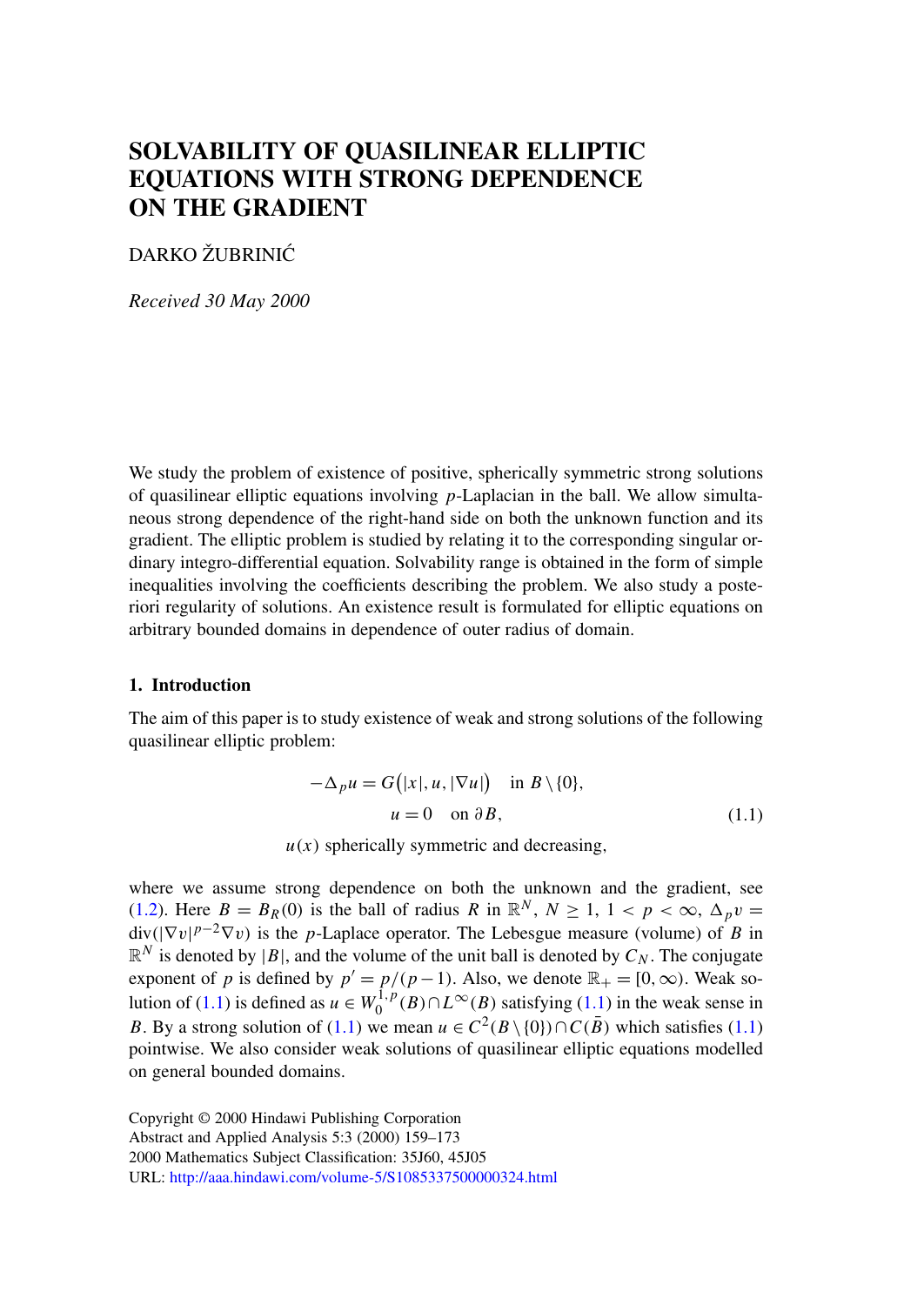<span id="page-1-0"></span>This paper represents a continuation of Korkut, Pašić, and Žubrinić  $[8, 12]$ , where strong depe[nde](#page-14-0)nce on the variable  $x$  and on the gradient is allowed on the right-hand side of elliptic equation. Here we allow arbitrary growth ra[te](#page-14-0) also in the unknown function. Of course, this requires some additional conditions for solvability, which we find out as a sort of nonresonance conditions.

Similar problems on general bounded domains [hav](#page-14-0)e been treated by Rakotoson [10], Boccardo, Murat, and Puel [2], Cho and Che [3], Ferone, Posteraro, and Rakotoson [6], see also the references therein. In this paper, we extend the existence result of Rakotoson [10, Theorem 1] to nonlinearities which do not have to satisfy sign condition  $\eta \cdot F(x, \eta, \xi) > 0$ . In Fer[one, Poster](#page-11-0)aro, and Rakotoson [6] the authors consider nonlinearity F which is bounded in the variable  $\eta$ , while we allow stronger dependence in  $\eta$  (however, they allow weaker dependence of F in x, see Remark 2.3 below). We also generalize existence result of Cho and Che [3, Theorem 2.[2\] b](#page-0-0)y allowing more general nonlinearities. Moreover, we allow arbitrary growth rate in the gradient. It is possible to obtain a posteriori regularity of solutions; depending on the value of coefficients, certain solutions may be in  $C^2(\overline{B} \setminus \{0\}) \cap C^1(\overline{B})$ , or even in  $C^2(\overline{B})$ , that is, we have classical solutions. In Section 4, we consider quasilinear elliptic problems in general bounded domains, and formulate existence results which involve ge[omet](#page-0-0)ry of domain together with the structure of the right-hand side.

We impose the followi[ng co](#page-0-0)nditions on the right-hand side of  $(1.1)$ :

$$
0 \le G(r, \eta, \xi) \le \tilde{g}_0 r^m + \tilde{h}_0 \eta^q + \tilde{f}_0 \xi^{e_0},
$$
  
\n
$$
\forall a > 0, \quad \exists r \in (0, a), \quad \forall \eta \in \mathbb{R}_+, \quad \forall \xi \in \mathbb{R}_+, \quad G(r, \eta, \xi) > 0.
$$
 (1.2)

The first con[dition](#page-5-0) in  $(1.2)$  is growth c[on](#page-5-0)dition on [the](#page-5-0) right-hand side of  $(1.1)$ . We assume that the constants  $\tilde{g}_0$ ,  $\tilde{h}_0$ , and  $\tilde{f}_0$  are positive real numbers, and  $m \le 0$ , that is, the right-hand side of  $(1.1)$  may be singular. The role of the second condition in  $(1.2)$  is to secure that there is a solution which is positive in B. We are interested in finding a solvability range of (1.1), that is, a set of triplets  $(\tilde{g}_0, \tilde{h}_0, \tilde{f}_0)$  such that the corresponding problem (1.1) is solvable.

The main result of this paper is stated in Theorem 2.4(b). As an illustration, we first state its consequence in the case when  $p = 2$ ,  $q = 1$ , and  $e_0 = 2$ . We consider an elliptic equation with quadratic de[pendence](#page-5-0) [on](#page-5-0) [t](#page-5-0)he gradient

$$
-\Delta u = \tilde{g}_0 |x|^m + \tilde{h}_0 \cdot u + \tilde{f}_0 |\nabla u|^2 \quad \text{in } B \setminus \{0\},
$$
  
 
$$
u = 0 \quad \text{on } \partial B,
$$
 (1.3)

 $u(x)$  spherically symmetric and decreasing.

The following corollary of Theorem 2.4(b) shows that the solvability region of elliptic equation (1.3) is related to the spectrum of  $-\Delta$ , see Remark 1.3.

COROLLARY 1.1. *Let*  $N \ge 2, −2 < m \le 0$ *, and* 

$$
0 < \tilde{h}_0 < \frac{N(m+2)}{R^2}.\tag{1.4}
$$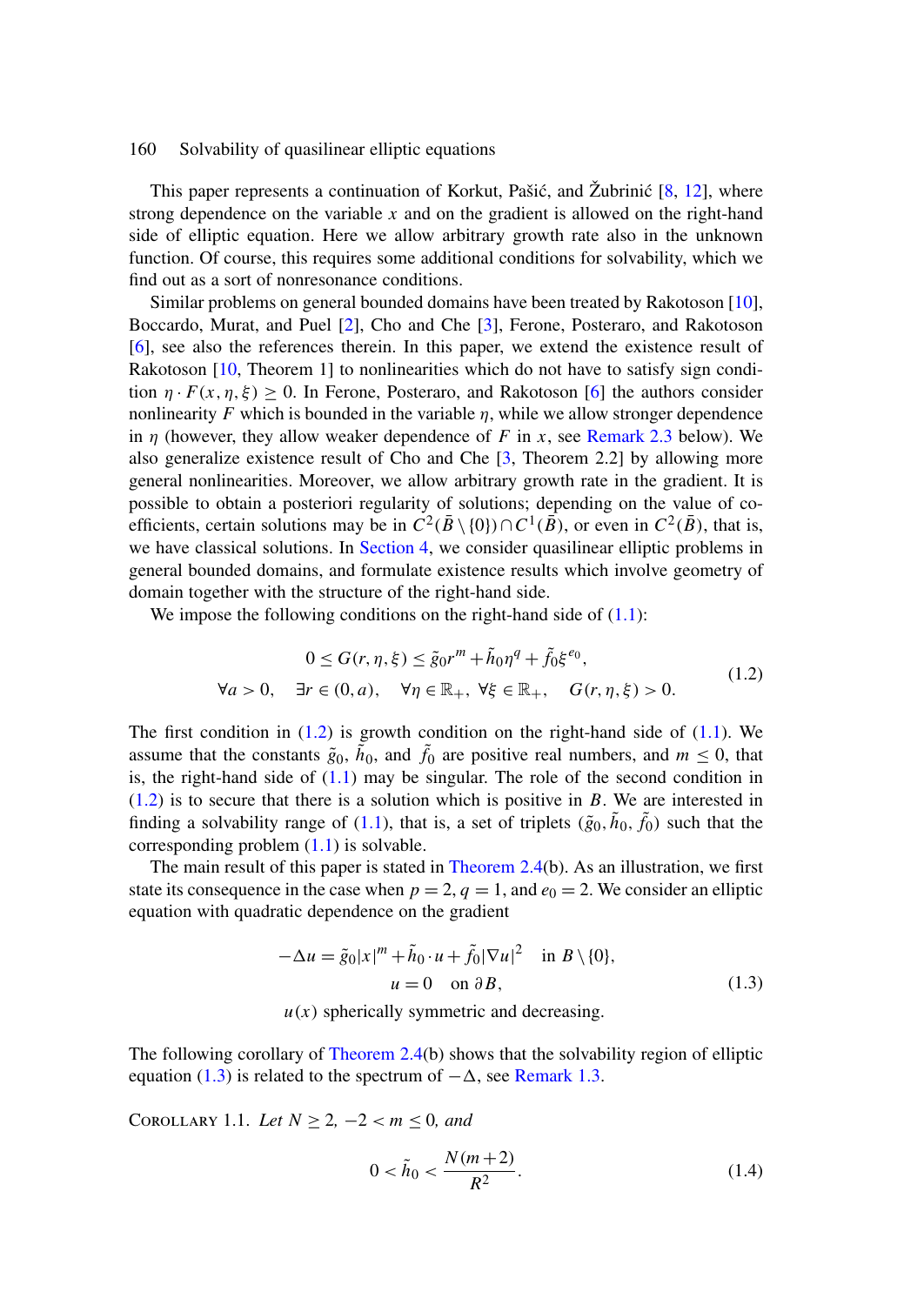Darko Žubrinić 161

<span id="page-2-0"></span>Assume that  $\tilde{g}_0$  and  $\tilde{f}_0$  are positive real numbers such that

$$
\tilde{g}_0 \cdot \tilde{f}_0 \le \frac{(m+N)(2m+N+2)}{4R^{m+2}} \cdot \left(1 - \frac{R^2 \tilde{h}_0}{N(m+2)}\right)^2. \tag{1.5}
$$

*Then* (1.3) possesses a positive weak solution  $u \in C^{\infty}(\bar{B} \setminus \{0\}) \cap C(\bar{B}) \cap H_0^1(B)$ .

*Remark 1.2.* If  $m = 0$ , then we can prove existence of a classical positive solution  $u \in$  $C^2(\overline{B})$  in Corollary 1.1, see Theorem 3.2. Note that we do not claim that all solu[tions](#page-1-0) are classical in this case. The case when  $\tilde{h}_0 = 0$  in (1.3) is treated in [8].

*Remark 1.3.* It is worth noting that condition (1.4) implies that

$$
\tilde{h}_0 < \lambda_1,\tag{1.6}
$$

where  $\lambda_1$  is the first eigenvalue of  $-\Delta$  [wi](#page-14-0)th zero boundary data. In other words, (1.4) is in fact a nonresonance condition. To show  $(1.6)$  recall that

$$
\lambda_1 = \frac{\mu_{1N}^2}{R^2},
$$
\n(1.7)

where  $\mu_{1N}$  is the first positive zero of the Bessel function of the first kind  $J_{N/2-1}(x)$  $J_{N/2-1}(x)$ , see, for example, Dautray and Lions [4, page 747]. Next, for  $\mu_{1N}$  there holds the following inequality:

$$
\mu_{1N}^2 > 2N. \tag{1.8}
$$

To see this, we use [11, inequality (1), page 485], which in our notation reads as  $\mu_{1N} > N/2 - 1$ . This yields  $\mu_{1N}^2 > (N/2 - 1)^2 \ge 2N$  for all  $N \ge 12$ . For  $N = 1, ..., 11$ , (1.8) is verified directly using tables of zeros of Bessel functions. Exploiting [\(1.4\)](#page-1-0) together with  $(1.7)$  and  $(1.8)$ , we obtain  $(1.6)$ 

$$
\tilde{h}_0 < \frac{N(m+2)}{R^2} \le \frac{2N}{R^2} < \frac{\mu_{1N}^2}{R^2} = \lambda_1. \tag{1.9}
$$

It would be interesting to find solvability conditions for the elliptic problem (1.3) involving arbitrary  $\tilde{h}_0$ . For example, we do not know anything about solvability of (1.3) when  $N(m+2)/R^2 \leq \tilde{h} < \lambda_1$ .

*Remark 1.4.* Corollary 1.1 holds also for (1.3) with  $g(|x|)$  instead of  $\tilde{g}_0|x|^m$  on [th](#page-14-0)e right-hand side, such that  $0 \leq g(r) \leq \tilde{g}_0 r^m$ , and for any  $a > 0$  there exists  $r \in (0, a)$ such that  $g(r) > 0$ .

#### **2. A singular ordinary integro-differential equation**

We study solvability of the elliptic problem  $(1.1)$  by means of solutions of a suitable singular ordinary integro-differential equation. We follow mainly the approach of [8].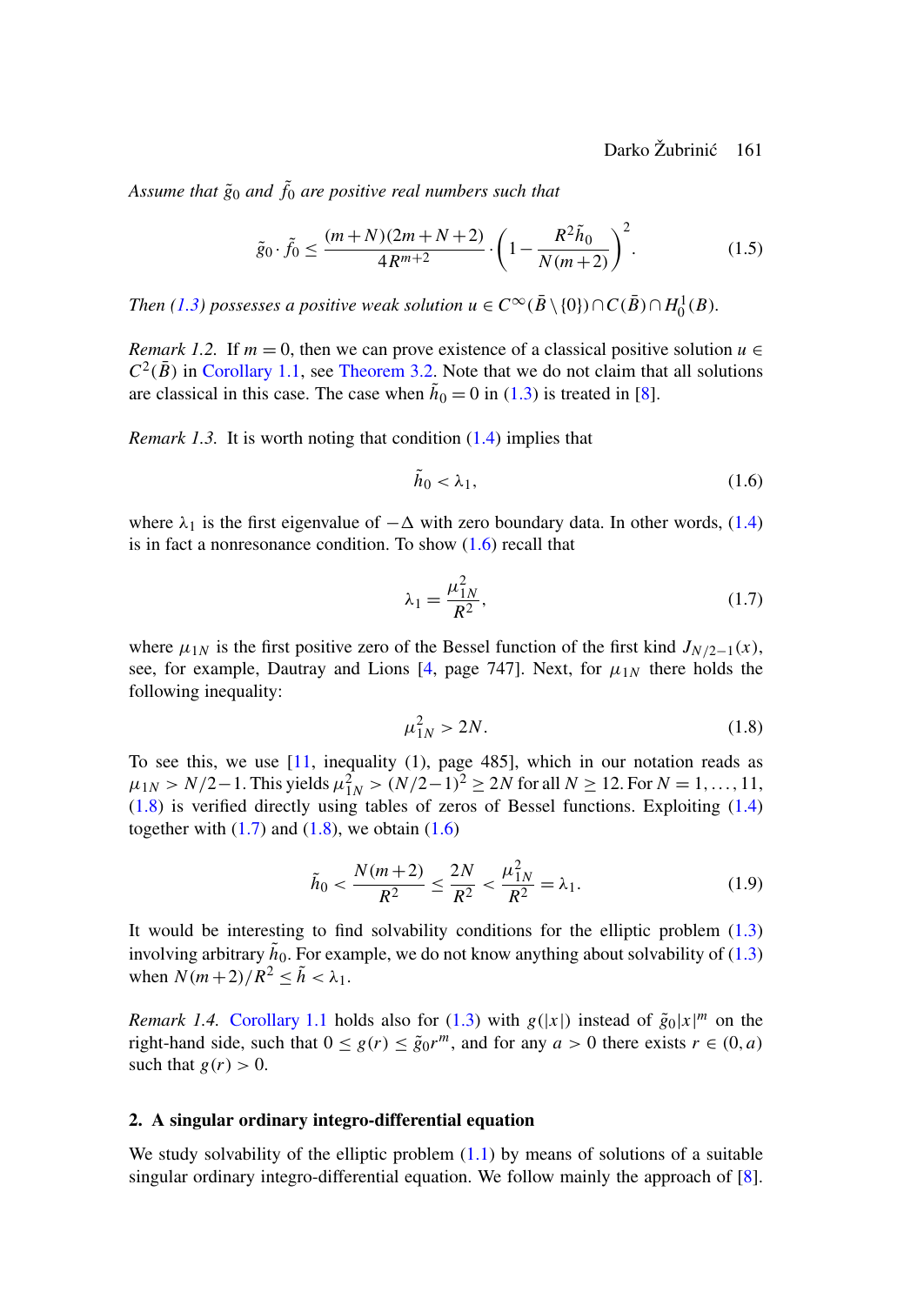<span id="page-3-0"></span>It is convenient to introduce the following constants:

$$
\alpha = p' \left( 1 - \frac{1}{N} \right), \qquad \beta = \frac{1}{p - 1}, \qquad T = |B|,
$$
\n(2.1)

$$
\gamma = 1 + \frac{m}{N}, \qquad \delta = \frac{e_0}{p - 1}, \qquad \varepsilon = \delta \left( 1 - \frac{1}{N} \right), \tag{2.2}
$$

$$
g_0 = \frac{\tilde{g}_0}{C_N^{(m+p)/N} N^{p-1} (m+N)}, \qquad h_0 = \frac{\tilde{h}_0}{N^p C_N^{p/N}}, \qquad f_0 = \frac{\tilde{f}_0}{N^{p-e_0} C_N^{(p-e_0)/N}}.
$$
\n(2.3)

It is possible to obtain existence of strong solutions of  $(1.1)$  by studying solutions of the corresponding singular integro-differential equation

$$
\frac{d\omega}{ds} = G^{\omega}(s), \quad s \in (0, T], \tag{2.4}
$$

where we define

$$
G^{\omega}(s) = \frac{1}{N^p C_N^{p/N}} G\left(\left(\frac{s}{C_N}\right)^{1/N}, \int_s^T \frac{\omega(\sigma)^{\beta}}{\sigma^{\alpha}} d\sigma, NC_N^{1/N}\left(\frac{\omega(s)^{\delta}}{s^{\varepsilon}}\right)^{1/p}\right). \tag{2.5}
$$

Note that since we have an integral term, then the mapping  $\omega \mapsto G^{\omega}$  is not a Nemytzki operator. We obtain solutions of  $(2.4)$  as fixed points of the following nonlinear operator:

$$
K: D(K) \subset C([0, T]) \longrightarrow C([0, T]),
$$
  
\n
$$
K\varphi(t) = \int_0^t G^{\varphi}(s) ds,
$$
\n(2.6)

with its domain defined by

$$
D(K) = \{ \varphi \in C([0, T]) : 0 \le \varphi(t) \le Mt^{\gamma} \},
$$
\n(2.7)

where  $M > 0$  is a constant which does not depend on  $\varphi$ . Throughout this section we have fixed constants m, p, N, [q](#page-1-0), e<sub>0</sub>,  $\tilde{f}_0$ ,  $\tilde{g}_0$ , and  $\tilde{h}_0$ . The corresponding constants  $\alpha$ ,  $\beta$ ,  $\gamma$ ,  $\delta$ ,  $\varepsilon$ , and T are then defined by (2.1) and (2.2), while  $f_0$ ,  $g_0$ , and  $h_0$  are defined by (2.3). Once we have a fixed point  $\omega$  of K, we can generate the corresponding solution of (1.1) using the following lemma. Its proof is analogous to that of Lemma 1 in [8], and therefore we omit it.

LEMMA 2.1. Let  $\tilde{f}_0$  and  $\tilde{g}_0$  be given positive real numbers. Assume that  $1 < p < \infty$ ,  $m > -N$ , and let condition (1.2) be satisfied. Then for any solution  $\omega \in D(K)$  of (2.4) *with*  $T = |B|$ *, we have that the corresponding function*  $u(x)$  *defined by* 

$$
u(x) = \int_{C_N |x|^N}^{|B|} \frac{\omega(t)^{\beta}}{t^{\alpha}} dt, \quad x \in \bar{B}, \tag{2.8}
$$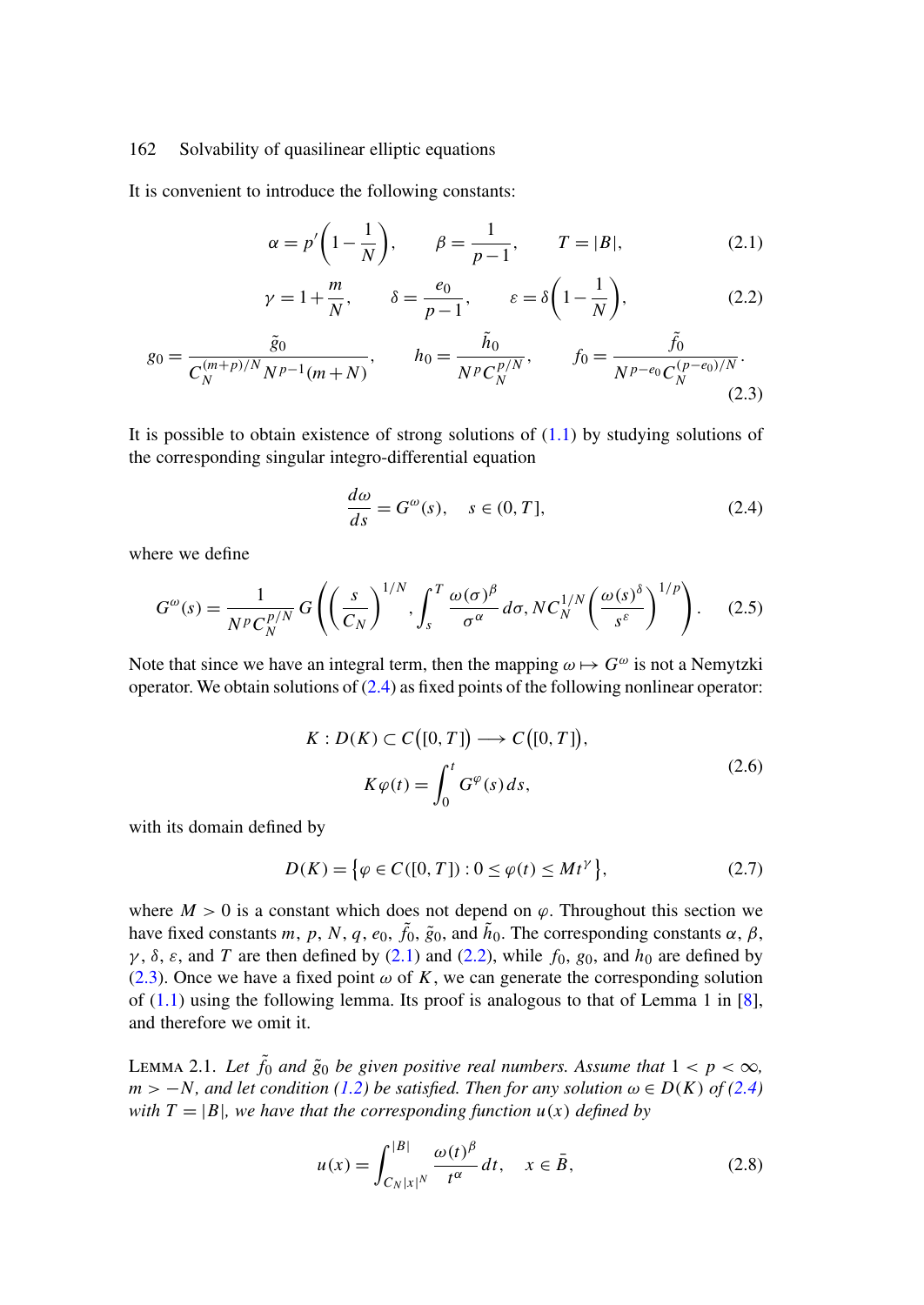<span id="page-4-0"></span>*is a strong solution of the quasilinear p[roble](#page-0-0)m (1.1). Furthermore, the following relation holds for all*  $r \in (0, R]$ *:* 

$$
u'(r) = -|\nabla u| = -NC_N^{1/N} \left(\frac{\omega(t)}{t^{1-1/N}}\right)^{1/(p-1)}, \quad t = C_N |x|^N, \tag{2.9}
$$

*where*  $u(x)$  *is identified with*  $u(r)$ *,*  $r = |x|$ *.* 

We deal with strong solutions of (1.1) generated by  $\omega \in D(K)$  as described in the above lemma. In the following theorem we say that a function  $g : \mathbb{R}^N \to \mathbb{R}$  is nondecreasing if for any  $\xi_1, \xi_2 \in \mathbb{R}^N$  such that  $\xi_1 \leq \xi_2$  [com](#page-1-0)ponentwise, we have that  $g(\xi_1) \leq g(\xi_2)$ .

THEOREM 2.2 (existence of solutions). Let  $1 < p < \infty$ ,

$$
\max\{-p, -N\} < m \le 0,\tag{2.10}
$$

 $q > 0$ , and let  $\tilde{g}_0$ ,  $\tilde{h}_0$ , and  $\tilde{f}_0$  be positive real numbers. Assume that  $G \in C^k((0,R] \times$  $\mathbb{R}^2_+$ ), where  $k \in \mathbb{S} \cup \{0\}$ , and let G satisfies conditions (1.2). If G is such that

$$
\exists M > 0, \quad g_0 \le M - h_0 \frac{M^{\beta q} T^{q(\beta \gamma - \alpha + 1) + 1 - \gamma}}{(\beta \gamma - \alpha + 1)^q} - f_0 \frac{M^{\delta} T^{\gamma(\delta - 1) - \varepsilon + 1}}{\gamma \delta - \varepsilon + 1}, \quad (2.11)
$$

*then quasilinear elliptic problem (1.1) possesses at least one strong solution*  $u \in$  $C^{k+2}(\overline{B} \setminus \{0\}) \cap C(\overline{B})$ *. If*  $e_0 = p$ *, then* u *is also the weak solution in*  $W_0^{1,p}(B)$ *. If*  $G(r, \eta, \xi)$  *is nond[ec](#page-14-0)reasing in*  $\eta$  *and*  $\xi$ , *then there exists a strong solution which can be obtained constructively using monotone ite[ra](#page-14-0)tions.*

*Remark 2.3.* It is easy to see that condition  $-p < m \le 0$  in Theorem 2.2 implies that

$$
\tilde{g}_0|x|^m \in L^s(B) \quad \forall s > \frac{N}{p},\tag{2.12}
$$

which appears in [6, page 113]. This shows that our growth condition on the nonlinearity G with respect to |x| is stronger than in [6] ([whi](#page-3-0)le it is weaker with respect to the unknown and its gradient).

[N](#page-1-0)ote that the existence condition (2.11) is fulfilled if the volume  $T = |B|$  of the ball is sufficiently small, assuming that the remaining coefficients m, p, q, N,  $\tilde{g}_0$ ,  $\tilde{h}_0$ , and  $\tilde{f}_0$  are fixed.

*Proof of Theorem 2.2.* (a) Using Ascoli's theorem we show that the operator K is compact. Note that since  $m > -N$ , then  $\gamma > 0$  in (2.7). To prove that the family of functions  $R(K)$  is equicontinuous, take any  $a, b \in [0, T]$ ,  $a < b$ , and  $\varphi \in D(K)$ . Note that (1.2) implies

$$
\frac{1}{N^p C_N^{p/N}} \cdot G\left( \left( \frac{s}{C_N} \right)^{1/N}, \int_s^T \frac{\varphi(\sigma)^\beta}{\sigma^\alpha} d\sigma, NC_N^{1/N} \left( \frac{\varphi(s)^\delta}{s^\varepsilon} \right)^{1/p} \right) \leq g_0 \gamma s^{\gamma - 1} + h_0 \left[ \int_s^T \frac{\varphi(\sigma)^\beta}{\sigma^\alpha} d\sigma \right]^q + f_0 \frac{\varphi(s)^\delta}{s^\varepsilon}.
$$
\n(2.13)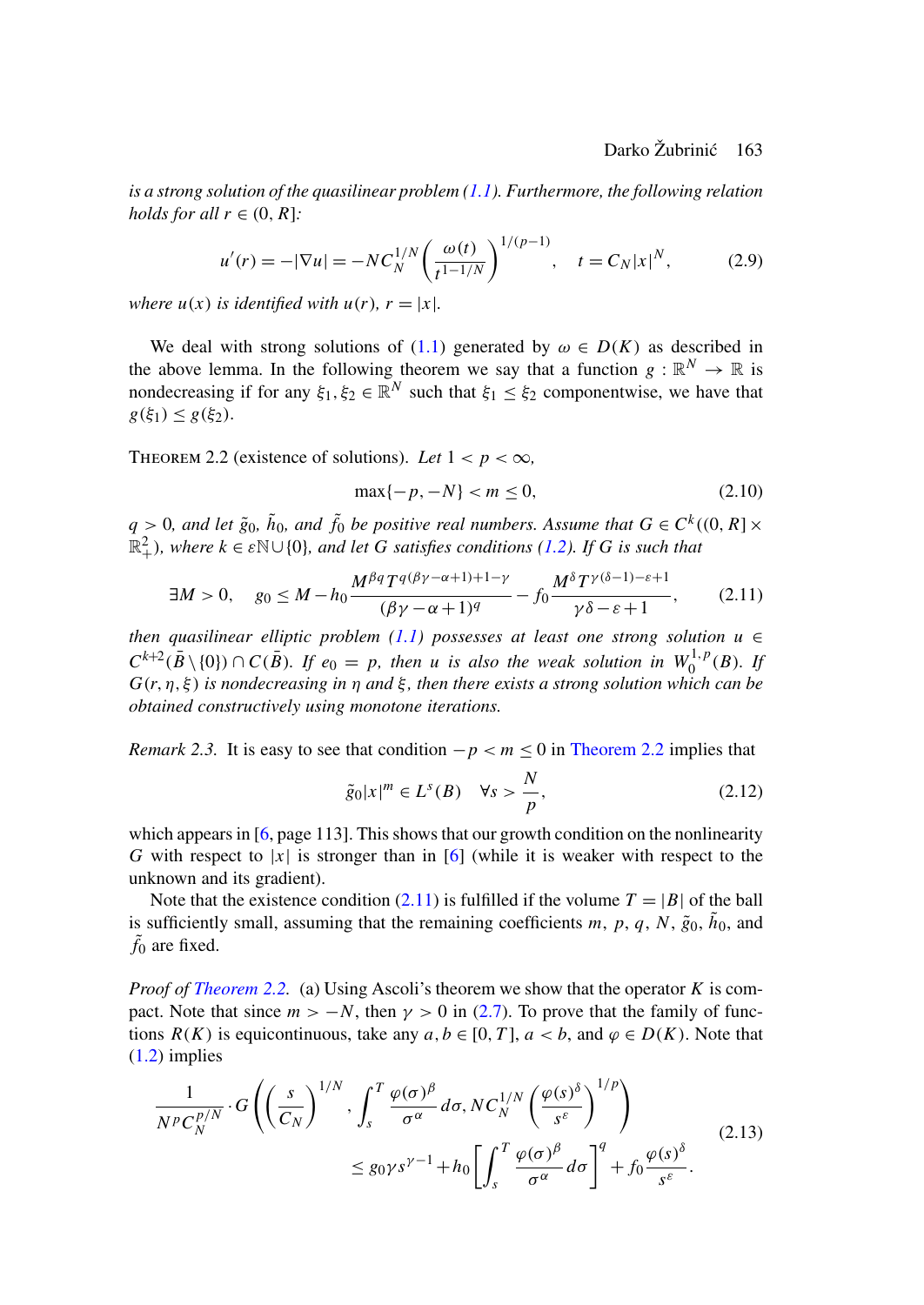<span id="page-5-0"></span>Therefore,

$$
\left| K\varphi(b) - K\varphi(a) \right| \le g_0 \left| b^{\gamma} - a^{\gamma} \right| + h_0 \int_a^b \left[ \int_s^T \frac{\left( M\sigma^{\gamma} \right)^{\beta}}{\sigma^{\alpha}} d\sigma \right]^q ds + f_0 \int_a^b \frac{\left( M s^{\gamma} \right)^{\delta}}{s^{\varepsilon}} ds
$$
  

$$
\le \left| b - a \right| \left( g_0 \gamma b^{\gamma - 1} + \frac{h_0 M^{\beta q} T^{q(\beta \gamma - \alpha + 1)}}{(\beta \gamma - \varepsilon + 1)^q} \right)
$$
  

$$
+ \frac{f_0 M^{\delta}}{\gamma \delta - \varepsilon + 1} \left[ b^{\gamma \delta - \varepsilon + 1} - a^{\gamma \delta - \varepsilon + 1} \right].
$$
 (2.14)

Since  $\alpha < \beta \gamma + 1$  and  $\gamma \delta - \varepsilon + 1 \ge \gamma > 0$  (wh[ich is](#page-4-0) a consequence of m >  $\max\{-p,-N\}$ , it follows that the family  $R(K)$  is equicontinuous. To show uniform boundedness of the family of functions  $R(K)$ , we proceed in the similar way:

$$
K\varphi(t) \le g_0 t^{\gamma} + \frac{h_0 M^{\beta q} T^{q(\beta \gamma - \alpha + 1)}}{(\beta \gamma - \varepsilon + 1)^q} \cdot t + \frac{f_0 M^{\delta}}{\gamma \delta - \varepsilon + 1} \cdot t^{\gamma \delta - \varepsilon + 1}.
$$
 (2.15)

Note that  $\gamma \le 1$  (i.e.,  $m \le 0$ ) implies that  $t \le T^{1-\gamma}t^{\gamma}$ , and  $\gamma \delta - \varepsilon + 1 \ge \gamma$  implies  $t^{\gamma \delta - \varepsilon + 1} \leq T^{\gamma (\delta - 1) - \varepsilon + 1} t^{\gamma}$ . Using this together w[ith \(](#page-0-0)2.11) we conclude that for all  $\varphi \in D(K),$ 

$$
K\varphi(t) \le Mt^\gamma. \tag{2.16}
$$

Therefore, the operator K is compact and  $R(K) \subset D(K)$ . From Sch[aude](#page-0-0)r's fixed point theorem we conclude that K possesses at least one fixed point  $\omega \in D(K)$ . The second condition in [\(1](#page-14-0).2) and  $\omega = K\omega$  imply that  $\omega(t)$  is increasing on [0, T], and therefore u defined by  $(2.8)$  is a decreasing strong solution of  $(1.1)$ .

Assume that G is of class  $C^1$ , that is,  $k = 1$ . Since a fixed point  $\omega$  of K is in  $C^1((0,T])$ , then  $K\omega$  is in  $C^2((0,T])$ . Now (2.8) and  $\omega = K\omega$  imply that  $u \in$  $C^3(B\setminus\{0\})$ . If G is of class  $C^k$ ,  $k \geq 2$ , then we proceed in the same way using induction.

The fact that for  $e_0 = p$ , the function u is a weak solution of ([1.1](#page-14-0)) contained in  $W_0^{1,p}(B)$  follows from  $m > \max\{-p, -N\}$  in the same way as in the proof of Proposition 11 of [8].

(b) If the function  $G(r, \eta, \xi)$  is nondecreasing with respect to  $\eta$  and  $\xi$ , then the operator K is nondecreasing in the [sense that if](#page-4-0)  $\varphi \leq \psi$  in  $D(K)$  then  $K\varphi \leq K\psi$ . It is clear that  $0 \in D(K)$  is subsolution of K, that is,  $0 \leq K(0)$  while  $\bar{\varphi}(t) = Mt^{\gamma}$  is supersolution of K, that is,  $K\overline{\varphi} \leq \overline{\varphi}$ , see (2.16). Since 0 and  $\overline{\varphi}$  are ordered subsolution and supersolution and K is compact, the claim follows from Amann  $[1,$  Theorem 6.1]: the sequence of monotone iterations  $\varphi_k$  in  $D(K)$  defined by  $\varphi_k = K\varphi_{k-1}, \varphi_0 = 0$ , converges to a fixed point  $\omega$  [of](#page-1-0) K in the uniform topology.

We formulate a consequence of Theorem 2.2 in which conditions have more explicit form.

THEOREM 2.4 (existence of solutions). Let max $\{-p, -N\} < m \leq 0$ *, and let*  $\tilde{g}_0$ *,*  $\tilde{h}_0$ *<i>, and*  $\tilde{f}_0$  *be positive real numbers. Assume that*  $G \in C^k([0, R] \times \varepsilon \mathbb{R}^2_+)$ *, where*  $k \in \varepsilon \mathbb{N} \cup \{0\}$ *, and let* G *satisfy conditions* (1.2) and  $G(0,0,\xi) > 0$  *for all*  $\xi > 0$ *.*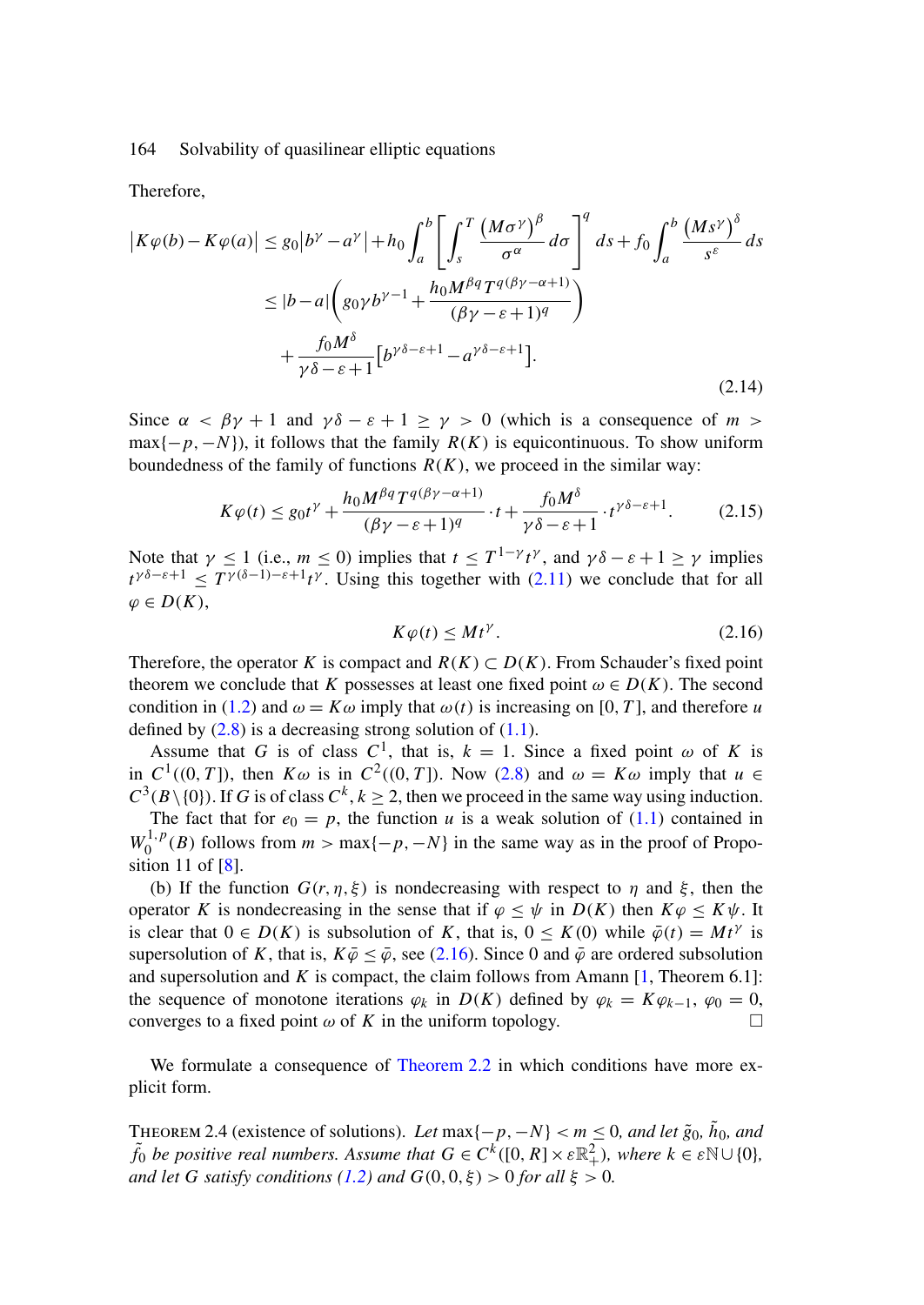<span id="page-6-0"></span>(a) If  $q < p-1$  and  $e_0 < p-1$ , then (1.1) possesses a strong solution  $u \in C^{k+2}(\overline{B} \setminus \overline{B})$  $\{0\}$ )  $\cap C(\bar{B})$  *for any positive*  $\tilde{f}_0$ *,*  $\tilde{g}_0$ *<i>, and*  $\tilde{h}_0$ *.* 

(b) Assume that  $e_0 > q = p - 1$ , and let  $\tilde{f}_0$ ,  $\tilde{g}_0$ , and  $\tilde{h}_0$  satisfy the following condi*tions, see (2.1), (2.2), and (2.3):*

$$
h_0 < \frac{1}{a}, \quad g_0^{\delta - 1} f_0 \le b \left( 1 - a h_0 \right)^{\delta},\tag{2.17}
$$

*where we define*

$$
a = \frac{T^{q(\beta\gamma - \alpha + 1) + 1 - \gamma}}{\beta\gamma - \alpha + 1}, \qquad b = \frac{(\delta - 1)^{\delta - 1}}{\delta^{\delta}} \cdot \frac{\gamma \delta - \varepsilon + 1}{T^{\gamma(\delta - 1) - \varepsilon + 1}}.
$$
 (2.18)

*Then quasilinear elliptic problem (1.1) possesses at least one strong solution*  $u$  ∈  $C^{k+2}(\bar{B} \setminus \{0\}) \cap C(\bar{B})$ *. If*  $e_0 = p$  t[hen the solutio](#page-5-0)n is also weak, contained in  $W_0^{1,p}(B)$ *.* 

It is clear that solvability conditions  $(2.17)$  have the form

$$
\tilde{h}_0 < \frac{1}{C_2}, \quad \tilde{g}_0^{e_0(p'-1)-1} \tilde{f}_0 \le C_1 \cdot \left(1 - C_2 \tilde{h}_0\right)^{e_0(p'-1)},\tag{2.19}
$$

[with](#page-4-0) explicit positive constants  $C_1$  and  $C_2$  depending on m, N, p, q, and  $e_0$ . Note that we have  $a > 0$  and  $b > 0$  in Theorem 2.4, since inequalities  $\beta \gamma - \alpha + 1 > 0$  and  $\gamma \delta - \varepsilon + 1 > 0$  follow from  $m > -N$  and  $m > -p$ .

*Proof of Theorem 2.4.* (a) Since  $\beta q < 1$  and  $\delta < 1$ , there exists  $M_1 > 0$  such that (2.11) holds for all  $M > M_1$ , and the claim follows from Theorem 2.2.

(b) It suffices to show that the envelope of the f[amily](#page-4-0) of planes in  $\mathbb{R}^3$  defined by  $(2.11)$ , parametrized by  $M > 0$ , is the surface defined by  $(2.17)$ . To this end we have to eliminate  $M$  from the system

$$
g_0 = M - M^{\beta q} A - M^{\delta} B,\tag{2.20}
$$

$$
0 = 1 - \beta q M^{\beta q - 1} A - \delta M^{\delta - 1} B, \tag{2.21}
$$

where the values of A and B can be easily seen from  $(2.11)$ . Relation  $(2.21)$  is obtained after differentiating (2.20) with respect to M. From  $\beta q = 1$  and  $q = p - 1$  we easily get  $M = ((1 - A)/\delta B)^{\delta'-1}$ . Note th[at](#page-5-0) [we](#page-5-0) [cannot](#page-5-0) [h](#page-5-0)ave  $B = 0$ , since this would imply  $\tilde{f}_0 = 0$  which [is](#page-3-0) [im](#page-3-0)poss[ible](#page-3-0) by the first condition in (1.2) and  $G(0,0,\xi) > 0$  for  $\xi > 0$ . Therefore, system (2.20) and [\(2.21\) yields](#page-2-0)  $g_0^{\delta-1} f_0 = b(1 - ah_0)^{\delta}$ . Note that the surface  $h_0 = h_0(g_0, f_0)$  in  $\mathbb{R}^3$  defined by  $h_0 = (1/a)[1 - g_0^{1/\delta'}(f_0/b)^{1/\delta}]$  is convex for  $g_0 > 0$ ,  $f_0 > 0$ , since  $d^2h_0(g_0, f_0) > 0$ . We omit the details.

*Proof of Corollary 1.1.* Here we use Theorem 2.4(b) together with  $p = e_0 = 2$ ,  $q = 1$ , and relations (2.1) and (2.2).

*Remark 2.5.* Similarly as in Remark 1.3, we believe that the constant  $C_2$  is such that  $C_2 < \lambda_1$ , where  $\lambda_1$  is the first eigenvalue of  $-\Delta_p$ . In other words, condition (2.17) seems to be a nonresonance condition, more precisely, it implies  $\tilde{h}_0 < \lambda_1$ .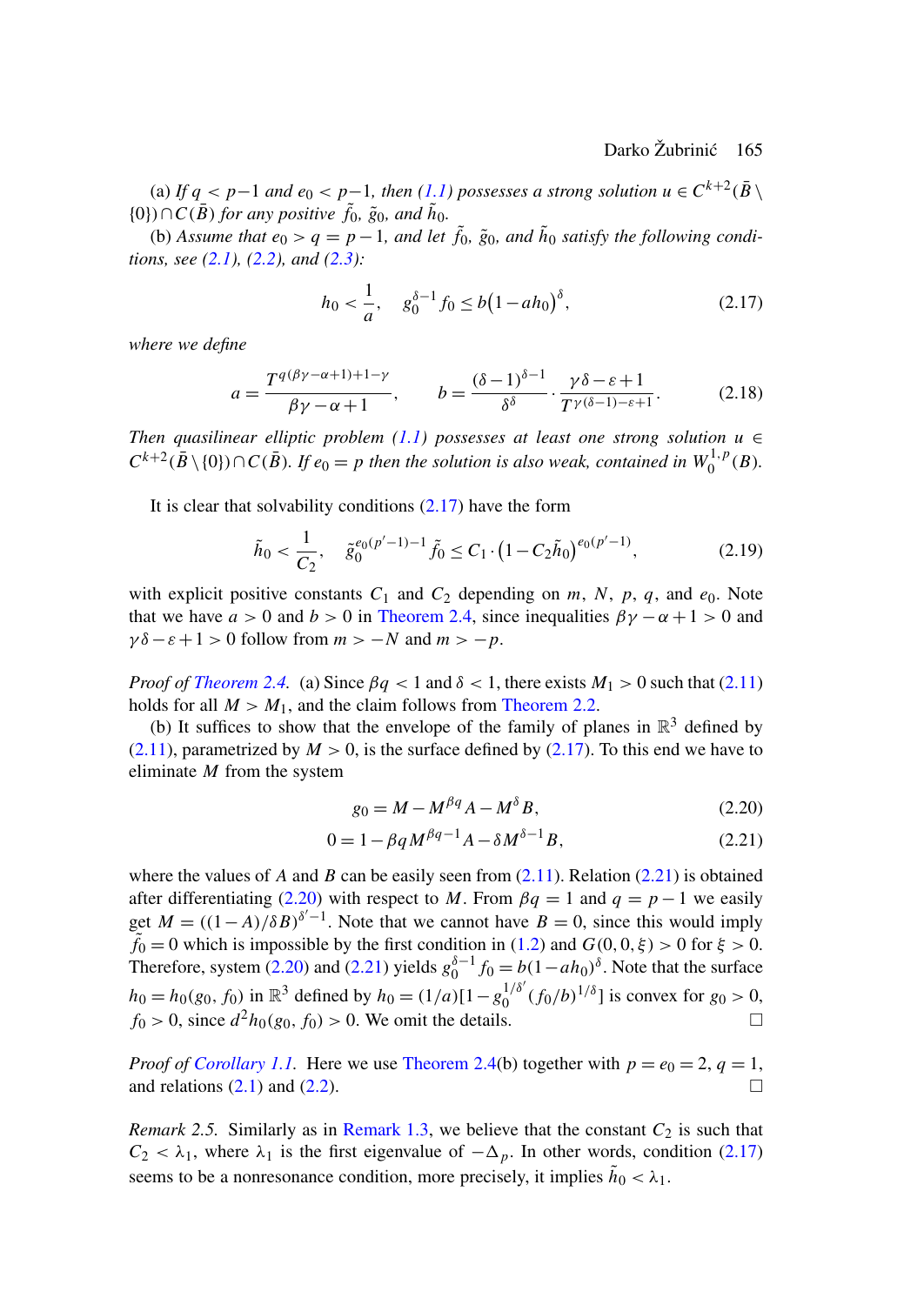*Remark 2.6.* Assuming that  $\max\{-p, -N\} < m \leq 0$ ,  $G \in C^k([0, R] \times \varepsilon \mathbb{R}^2_+)$ ,  $k \in$ εN∪{0}, and if G satisfies conditions (1.2), we can also treat some of the remaining cases not covered by Theorem 2.4. Indeed, using (2.11) we easily obtain existence of strong solutions of (1.1) if we assume that  $\tilde{g}_0$ ,  $\tilde{h}_0$ , and  $\tilde{f}_0$  are positive coefficients such that any of the following three conditions is satisfied:

(i)  $q = p - 1$ ,  $e_0 < p - 1$ ,  $\tilde{g}_0 > 0$ ,  $\tilde{f}_0 > 0$ , and

$$
h_0 < \frac{(\beta \gamma - \alpha + 1)^q}{T^q (\beta \gamma - \alpha + 1) + 1 - \gamma};\tag{2.22}
$$

(ii)  $q < p-1$ ,  $e_0 = p-1$ ,  $\tilde{g}_0 > 0$ ,  $\tilde{h}_0 > 0$ , and

$$
f_0 < \frac{\gamma \delta - \varepsilon + 1}{T^{\gamma(\delta - 1) - \varepsilon + 1}};\tag{2.23}
$$

(iii)  $q = p-1$ ,  $e_0 = p-1$ ,  $\tilde{g}_0$  is arbitrary and there hold conditions (2.22) and (2.23).

Now we formulate a nonexistence result for quasilinear elliptic equations with strong dependence on the gradient.

THEOREM 2.7 (nonexistence). Assume that  $m > \max\{-p, -N\}$ ,  $e_0 > p-1$  and let the  $function G \in C([0, R] \times \mathbb{R}^2_+)$  *satisfy the condition* 

$$
G(r, \eta, \xi) \ge \tilde{g}_0 r^m + \tilde{f}_0 \xi^{e_0}.
$$
\n
$$
(2.24)
$$

Let  $\tilde{f}_0$  and  $\tilde{g}_0$  [be p](#page-0-0)ositive numbers such that

$$
g_0^{\delta-1} f_0 \ge \begin{cases} \frac{[\gamma(\delta-1) - \varepsilon + 1]\delta^{\delta'}}{(\delta-1)T^{\gamma(\delta-1)-\varepsilon+1}} & \text{for } \varepsilon < 1, \\ \frac{\gamma \delta^{\delta'}}{T^{\gamma(\delta-1)-\varepsilon+1}} & \text{for } \varepsilon \ge 1. \end{cases}
$$
(2.25)

*Then problem (1.1) [has](#page-6-0) [no](#page-6-0) strong solutions. If*  $e_0 = p$ , *then (1.1) has no weak solutions in*  $W_0^{1,p}(B) \cap L^{\infty}(B)$ *.* 

This nonexistence result for quasilinear e[llipt](#page-3-0)ic problem  $(1.1)$  is proved analogously as in [12] and therefore we omit it, see also [8]. As we see, if  $\tilde{g}_0$  and  $\tilde{f}_0$  are large enough, then con[dition](#page-0-0)  $(2.25)$  is fulfilled, and there is no strong solution. Sinc[e ex](#page-14-0)istence and nonexistence regions with respect to  $(\tilde{g}_0, \tilde{h}_0, \tilde{f}_0)$ , described by (2.17) and (2.25), are disjoint, we have  $b(1-ah_0)^{\delta} < \rho$ , where by  $\rho$  we denote the right-hand side of (2.25).

*Remark 2.8.* In Theorem 2.4 we have obtained existence of solutions of (1.1). Since these solutions have integral representation (2.8) with  $0 \le \omega(t) \le Mt^{\gamma}$ , it is of interest to know an upper bound of  $M$  expressed in terms of the coefficients appearing in elliptic equation  $(1.1)$ . To this end we use the following elementary lemma, see [13, Lemma 5].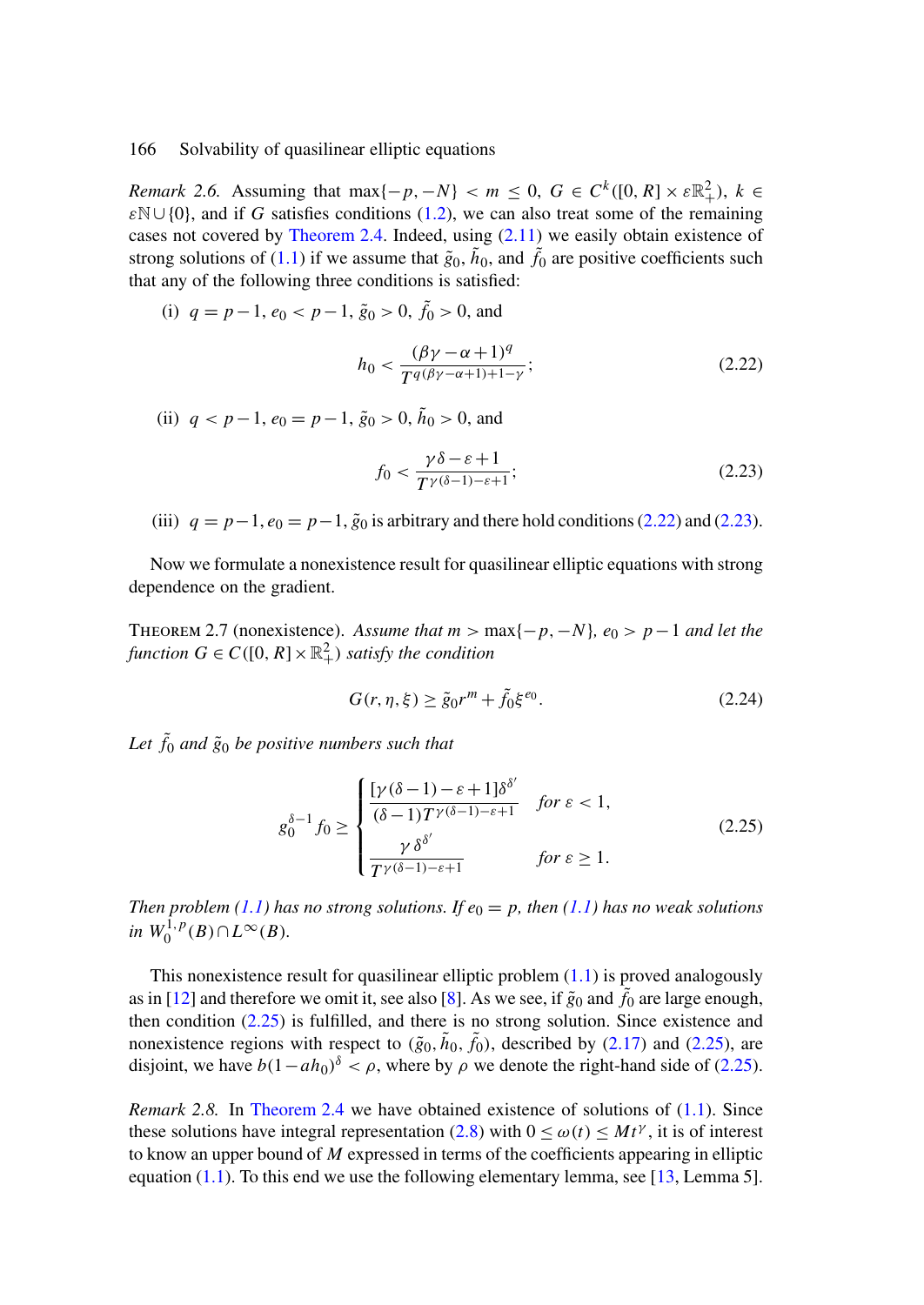<span id="page-8-0"></span>Lemma 2.9. *Let* c *and* d *be positive real numbers and* δ > 1*. Then the condition*

$$
\exists M > 0, \quad c + d \cdot M^{\delta} \le M \tag{2.26}
$$

*holds if and only if*

$$
c \cdot d^{\delta'-1} \le \frac{\delta - 1}{\delta^{\delta'}}.\tag{2.27}
$$

*Under condition (2.27) property (2.26) is fulfilled with*

$$
M_0 = \left[\frac{c}{d(\delta - 1)}\right]^{1/\delta}.\tag{2.28}
$$

Assume that conditions of Theorem 2.4(b) are satisfied. By Lemma 2.9, condition (2.17) is equivalent to (2.11). Since  $q\beta = 1$ , from (2.11) we obtain that

$$
\frac{g_0}{1 - A} + \frac{B}{1 - A} \cdot M^{\delta} \le M,
$$
\n(2.29)

where A and B are from the proof of Theorem 2.4(b). Using Lemma 2.9 again we obtain that we can take

$$
M_0 = \frac{\delta}{(\delta - 1)^{1/\delta}} \left(\frac{bg_0}{f_0}\right)^{1/\delta}.
$$
 (2.30)

[Note](#page-1-0) [also](#page-1-0) [tha](#page-1-0)t we can reprove Theorem 2[.4\(b](#page-0-0)) using Le[mm](#page-14-0)a 2.9 and Theorem 2.2, since (2.17) follows from (2.27) with  $c = g_0/(1-A)$  and  $d = B/(1-A)$ .

*Remark [2.10.](#page-4-0)* [We](#page-5-0) [ha](#page-5-0)ve proved the existen[ce o](#page-4-0)f str[ong](#page-5-0) solutions of (1.1) in Theorem 2.2 using integral represe[ntati](#page-14-0)on  $(2.8)$ . As we have seen, it is not difficult to see that for  $e_0 = p$  these solutions, as well as the corresponding ones from Theorem 2.4 and in Corollary 1.1, are also weak solutions of (1.1), contained in  $W_0^{1,p}(B) \cap L^{\infty}(B)$ . It suffices to use the same procedure as in Proposition 11 of [8]. However, it is possible to cover the case of general  $e_0 > 0$ . For example, if in addition to the a[ssumptions of](#page-4-0) Theorem 2.2 or 2.4 we assume that  $e_0 > 0$ ,  $e_0 \neq p-1$ , and  $m > -1-(N(p-1)/e_0)$ , then solutions from proofs of Theorems 2.2 and 2.4 [ar](#page-3-0)e weak. The argument can be seen in Theorem 5 of [12] using obvious modifications.

#### **3. A posteriori regularity of solutions**

We discuss regularity of solutions that have been obtained in the proof of Theorem 2.2. Note that the following regularity result refers only to solutions of  $(1.1)$  that have been obtained by means of integral representation (2.8). That is why we speak about a posteriori regularity. Throughout this section, we assume that the right-hand side of (1.1) has the form

$$
G(|x|, u, |\nabla u|) = \tilde{g}_0 |x|^m + \tilde{h}_0 \cdot u^q + \tilde{f}_0 |\nabla u|^p. \tag{3.1}
$$

Note that we consider equations with the natural growth in the gradient, that is,  $e_0 = p$ . First we study the behaviour of solutions at the origin.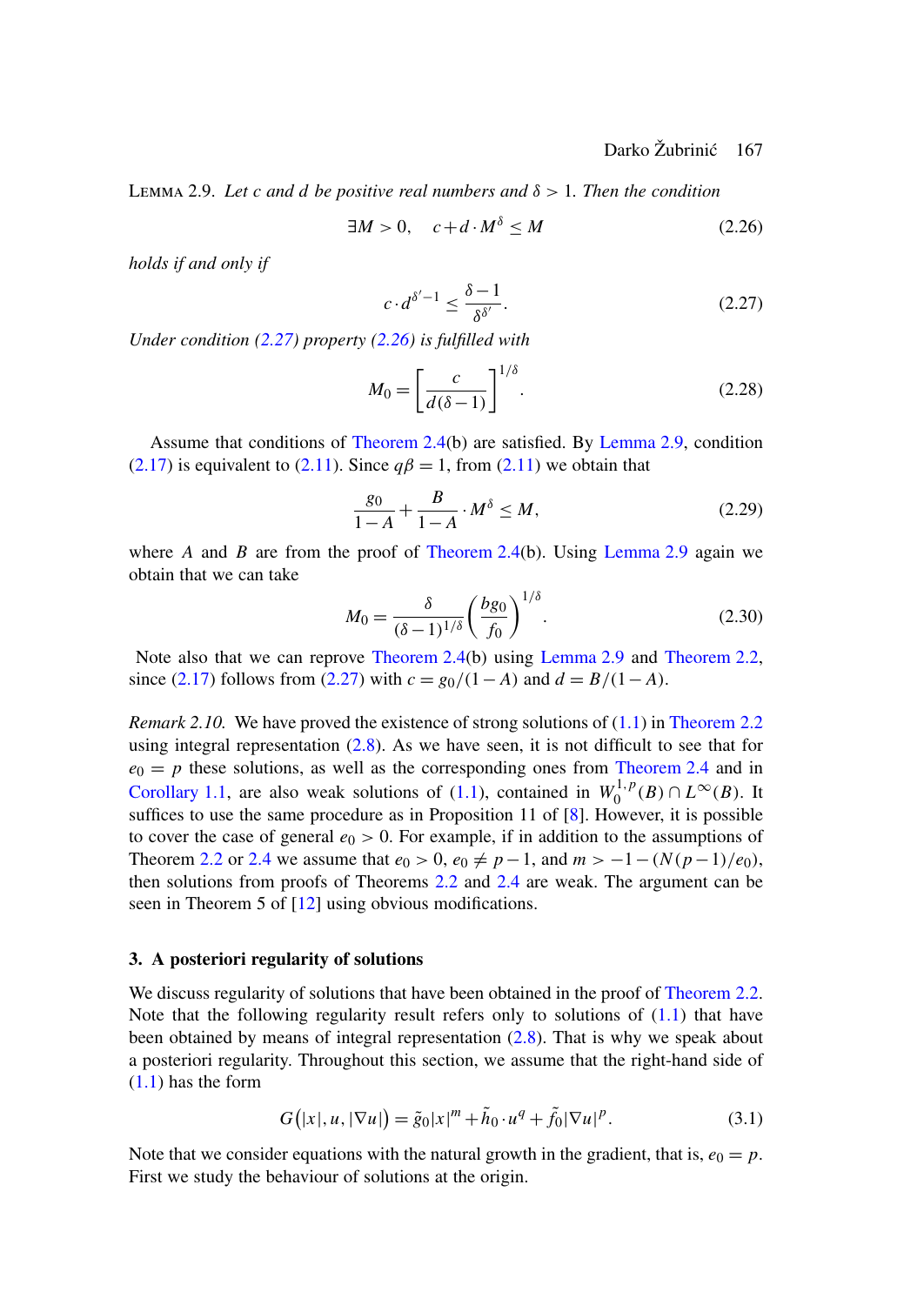Lemma 3.1. *Let all conditions of Theorem 2.2 be satisfied with (3.1). Let* u *be a solution of quasilinear elliptic problem (1.1), obtained in the proof of Theorem 2.2 via integral representation (2.8). Then*

(a)  $u \in C^{\infty}(\bar{B} \setminus \{0\}) \cap C(\bar{B}) \cap W_0^{1,p}(B)$  *is both weak and strong solution of (1.1)*. (b)

$$
\lim_{r \to 0} \frac{u'(r)}{r^{(m+1)/(p-1)}} = -\left(\frac{\tilde{g}_0}{m+N}\right)^{p'/p},
$$
\n
$$
\lim_{r \to 0} \frac{u''(r)}{r^{(m-p+2)/(p-1)}} = -\frac{m+1}{p-1} \left(\frac{\tilde{g}_0}{m+N}\right)^{p'/p}.
$$
\n(3.2)

*Proof.* (a) Since  $u(x)$  has integral representation (2.8), (1.1) reduces to [\(se](#page-3-0)e Lemma 2.1):

$$
\frac{d\omega}{dt} = g_0 \gamma t^{\gamma - 1} + h_0 \left[ \int_t^T \frac{\omega(\sigma)^\beta}{\sigma^\alpha} d\sigma \right]^q + f_0 \frac{\omega(t)^\delta}{t^\epsilon},\tag{3.3}
$$

where  $t = C_N |x|^N$  and the coefficients are defined by (2.2). This enables to justify the containment  $u \in C^k(\overline{B} \setminus \{0\})$  inductively with respect to k. It is easy to see that (2.8),  $0 \le \omega(t) \le Mt^{\gamma}$ , and  $m > -p$  imply that  $u(0) < \infty$ , therefore  $u \in C(\overline{B})$ . Finally, we can show that  $u \in W_0^{1,p}(B)$  and that u is a weak solution of (1.1) in the same way as in the proof of Proposition 11 in [8].

(b) Dividing (3.3) by  $\gamma t^{\gamma-1}$ , we have

$$
\frac{\omega'(t)}{\gamma t^{\gamma - 1}} = g_0 + Q_1(t) + Q_2(t),\tag{3.4}
$$

where  $Q_1(t) = h_0 \gamma^{-1} t^{1-\gamma} \left[ \int_t^T (\omega(\sigma)^\beta / \sigma^\alpha) d\sigma \right]^q$ ,  $Q_2(t) = f_0 \gamma^{-1} t^{1-\gamma-\varepsilon} \omega(t)^\delta$ . We show that there exists  $Q_1(0) := \lim_{t\to 0} Q_1(t)$ , and  $Q_2(t) \to 0$  as  $t \to 0$ . Using  $0 \le \omega(t) \le Mt^{\gamma}$  and  $\beta\gamma - \alpha + 1 > 0$  (which follows from  $m > -p$ ) we obtain that

$$
\int_0^T \frac{\omega(\sigma)^\beta}{\sigma^\alpha} d\sigma < \infty. \tag{3.5}
$$

From  $m \le 0$  we obtain that  $1 - \gamma \ge 0$ , hence there exists  $Q_1(0)$ . Also, we have  $Q_2(t) \leq c \cdot t^{\gamma(\delta-1)-\varepsilon+1} \to 0$ , since the exponent at t is positive, which follows again from  $m > -p$ . This proves that

$$
\lim_{t \to 0} \frac{\omega(t)}{t^{\gamma}} = \lim_{t \to 0} \frac{\omega'(t)}{\gamma t^{\gamma - 1}} = g_0 + Q_1(0),
$$
\n(3.6)

where we have used L'Hospital's rule. Now we can proceed in the same way as in the proof of Lemma 8(b) in [8] with  $g_0 + Q_1(0)$  instead of  $g_0$ .

An immediate consequence is the following regularity result.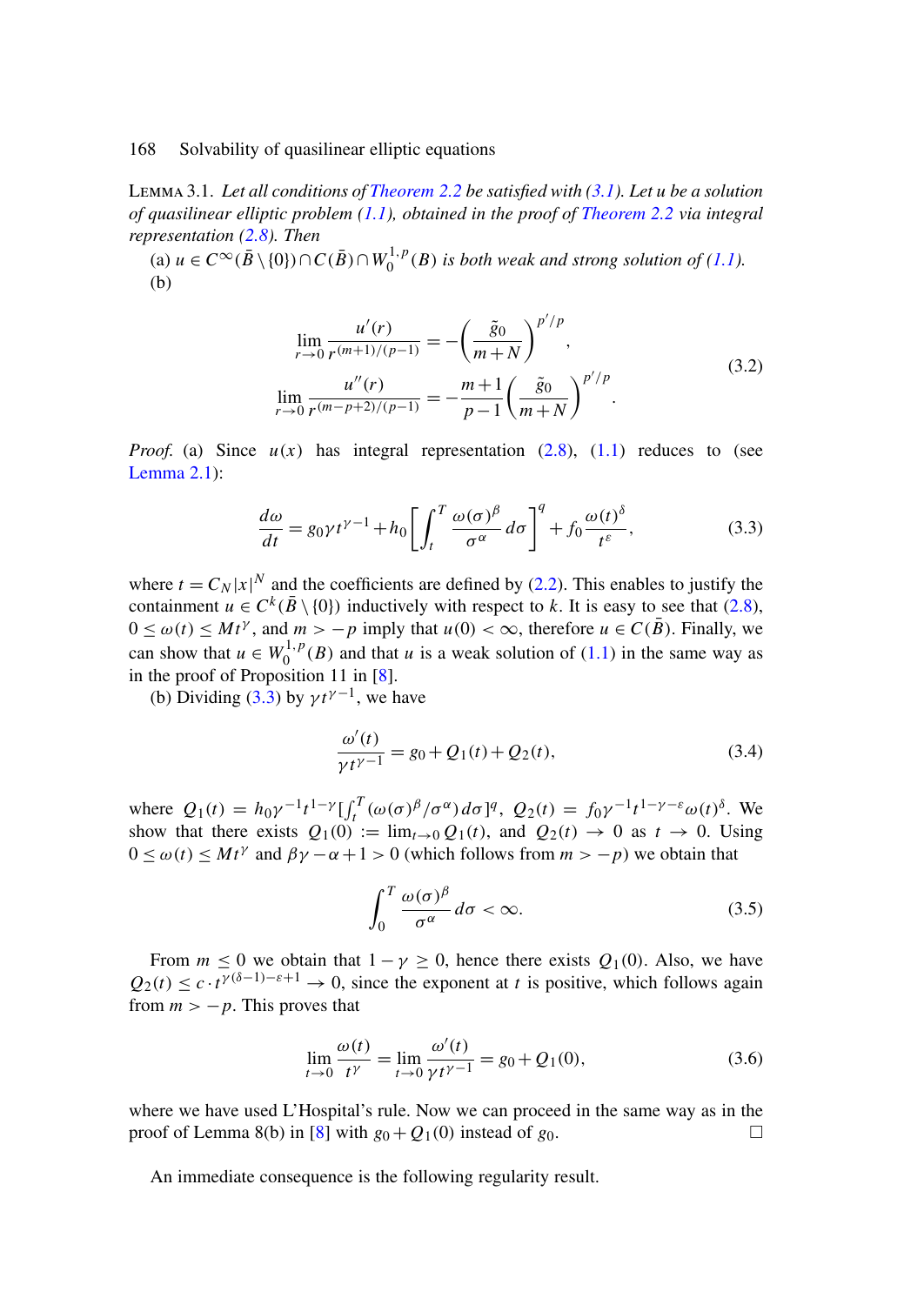<span id="page-10-0"></span>Theorem 3.2 (a posteriori regularity). *Let all the conditions of Theorem 2.2 be satisfied with (3.1), and let* u *be a solution of quasilinear elliptic problem (1.1), obtained in the proof of Theorem 2.2 using integral representation (2.8).*

(a) If  $m < -1$ , then  $\lim_{r \to 0} u'(r) = -\infty$ . In particular,  $u \notin C^1(\overline{B})$ .

(b) *If*  $m = -1$ *, then* 

$$
\lim_{r \to 0} u'(r) = -\left(\frac{\tilde{g}_0}{m+N}\right)^{p'/p}.
$$
\n(3.7)

*As in case (a), we have*  $u \notin C^1(\overline{B})$ *.* (c)  $If -1 < m < p-2$ , then

$$
\lim_{r \to 0} u'(r) = 0, \qquad \lim_{r \to 0} u''(r) = -\infty.
$$
 (3.8)

*In particular,*  $u \in C^1(\overline{B})$  *and*  $u \notin C^2(B)$ *.* 

(d) If  $m \ge p - 2$ , then  $\lim_{r \to 0} u'(r) = 0$  and

$$
\lim_{r \to 0} u''(r) = \begin{cases} -\frac{m+1}{p-1} \left( \frac{\tilde{g}_0}{m+N} \right)^{p'/p} & \text{for } m = p-2, \\ 0 & \text{for } m > p-2. \end{cases}
$$
(3.9)

*In particular, u is a classical solution,*  $u \in C^2(\overline{B})$ *.* 

[U](#page-8-0)sing lower oscillation estimate from [9] or [7], it is possible to obtain a priori estimate of  $u(0)$  from below for any solution of  $(1.1)$  obtained in Theorem 2.2. They have precisely the same form as in Proposition 7 of [8], but with  $m \le 0$ . We omit the proof.

Proposition 3.3 (estim[ates](#page-8-0) [o](#page-8-0)f u(0)[\).](#page-0-0) (a) *Let* u *b[e any](#page-8-0) solution of quasilinear elliptic equation (1.1) obtained in the proof of Theorem 2.2 with the right-hand side equals to (3.1). Then we have the following a posteriori estimate:*

$$
u(0) \le N \frac{p-1}{m+p} \cdot C_N^{(m+p)/(N(p-1))} R^{(m+p)/(p-1)} M_0^{p'-1}, \tag{3.10}
$$

*where*  $M_0$  *is defined by (2.30).* 

(b) *For any weak solution* u *of (1.1) satisfying (3.1), we have the following a priori estimate:*

$$
u(0) \ge \begin{cases} \frac{1}{(2p)^{p'}} \left(\frac{R^{m+p}\tilde{g}_0}{2^N-1}\right)^{p'-1} & \text{for } m < 0, \\ \left(\frac{c(p,N)R^p\tilde{g}_0}{p^p}\right)^{p'-1} & \text{for } m = 0, \end{cases}
$$
(3.11)

*where*

$$
c(p, N) = \sup_{t \in (0, 1/2)} \frac{t^p [(1-t)^N - t^N]}{1 + t^N - (1-t)^N}.
$$
 (3.12)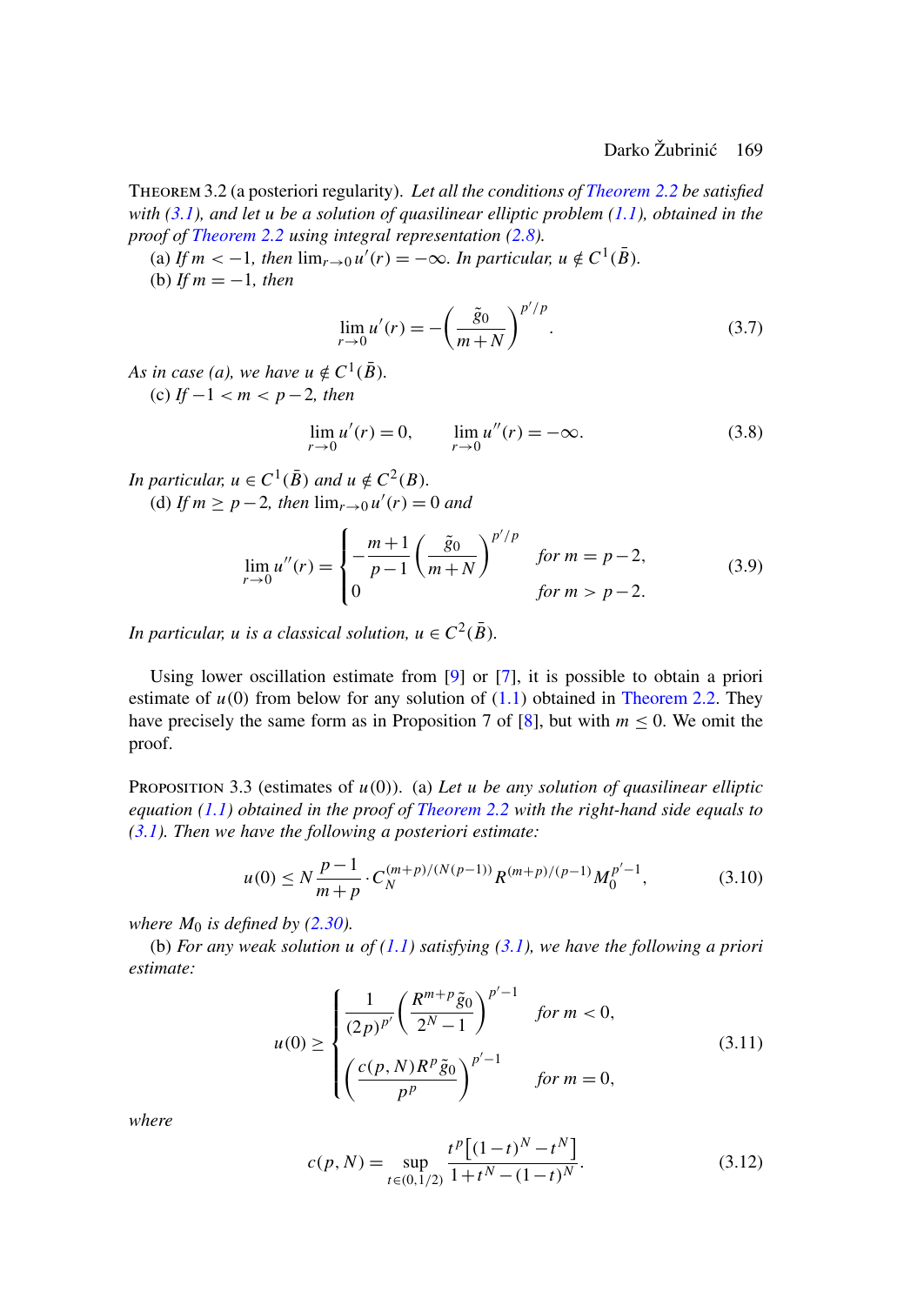<span id="page-11-0"></span>*In particular, when*  $p = 2$ ,  $N = 2$ ,  $m = 0$ , we obtain the following lower bound for *weak solutions of (1.1):*

$$
u(0) \ge \frac{1}{64} R^2 \tilde{g}_0.
$$
 (3.13)

#### **4. Quasilinear elliptic problems on general bounded domains**

It is possible to extend our solvability results for quasilinear equations defined on balls to arbitrary bounded domains  $\Omega$  in  $\mathbb{R}^N$ . We consider

$$
-\Delta_p u = F(x, u, \nabla u) \quad \text{in } \Omega, \quad u \in W_0^{1, p}(\Omega) \cap L^{\infty}(\Omega). \tag{4.1}
$$

Here  $F \Omega \times \mathbb{R} \times \mathbb{R}^N \to \mathbb{R}$  is a Carathéodor[y fu](#page-3-0)nction (i.e.,  $F(x, \eta, \zeta)$  is measurable wi[th re](#page-3-0)spect to x for fixed  $\eta$  and  $\zeta$ , and continuous with respect to  $\eta$  and  $\zeta$  for a.e. x), satisfying the following growth property (note that  $e_0 = p$ ):

$$
-\tilde{g}_0|x-x_0|^{m_0} - \tilde{h}_0|\eta|^{q_0} - \tilde{f}_0|\zeta|^p \le F(x,\eta,\zeta) \le \tilde{g}_1|x-x_1|^{m_1} + \tilde{h}_1|\eta|^{q_1} + \tilde{f}_1|\zeta|^p,
$$
\n(4.2)

where  $x_0$  and  $x_1$  are given points in  $\mathbb{R}^N$ , and  $\tilde{g}_i$ ,  $\tilde{h}_i$ , and  $\tilde{h}_i$  are positive coefficients. We introduce constants  $\alpha_i$ ,  $\beta_i$  analogously as in (2.1),  $\gamma_i$ ,  $\delta_i$ ,  $\varepsilon_i$  as in (2.2), and  $g_i$ ,  $h_i$ ,  $f_i$  as in (2.3).

For a given  $x_1 \in \mathbb{R}^N$  it is convenient to define outer radius of  $\Omega$  with respect to  $x_1$ :

$$
R(x_1, \Omega) = \max_{x \in \partial \Omega} d(x_1, x). \tag{4.3}
$$

In other words,  $R(x_1, \Omega)$  is the smallest radius R such that  $\Omega$  is contained in the ball  $B_R(x_1)$ . We also denote  $T_1 = |B_{R(x_1, \Omega)}(x_1)|$ . In the following theorem we do not require that either  $x_0$  or  $x_1$  be in  $\overline{\Omega}$ .

We now state an existence result for quasilinear elliptic equations with natural growth in the gradient on general domains. Note that the requirement that  $p$  be a quotient of even and odd integers includes the case of  $p = 2$ .

Theorem 4.1 (existence of solutions). *Let* p *be a quotient of even and odd integers,*  $1 < p < \infty$ , max $\{-p, -N\} < m_i \leq 0$ ,  $q_i > 0$ , and let  $\tilde{f}_i$ ,  $\tilde{g}_i$ ,  $\tilde{h}_i$  be positive real *numbers,*  $i = 0, 1$ *. Assume that*  $F[0, R] \times \mathbb{R} \times \mathbb{R}^N \rightarrow \mathbb{R}$  *is a Carathéodory function satisfying condition (4.2). Assume that the following property holds:*

$$
\exists M_i > 0, \quad g_i \le M_i - h_i \frac{M_i^{\beta_i q_i} T_i^{q_i(\beta_i \gamma_i - \alpha_i + 1) + 1 - \gamma_i}}{\beta_i \gamma_i - \alpha_i + 1} - f_i \frac{M_i^{\delta_i} T_i^{\gamma_i(\delta_i - 1) - \varepsilon_i + 1}}{(\gamma_i \delta_i - \varepsilon_i + 1)^{\gamma_i}}, \quad (4.4)
$$

*for both*  $i = 0, 1$ *. Then quasilinear elliptic problem (4.1) possesses at least one weak solution*  $u \in W_0^{1,p}(\Omega) \cap L^{\infty}(\Omega)$ .

*Proof.* It suffices to find a negative subsolution  $\psi_0$  and a positive supersolution  $\psi_1$  in  $W_0^{1,p}(\Omega) \cap L^{\infty}(\Omega)$ , since then we can use [2, Theorem 3.1]. To obtain a negative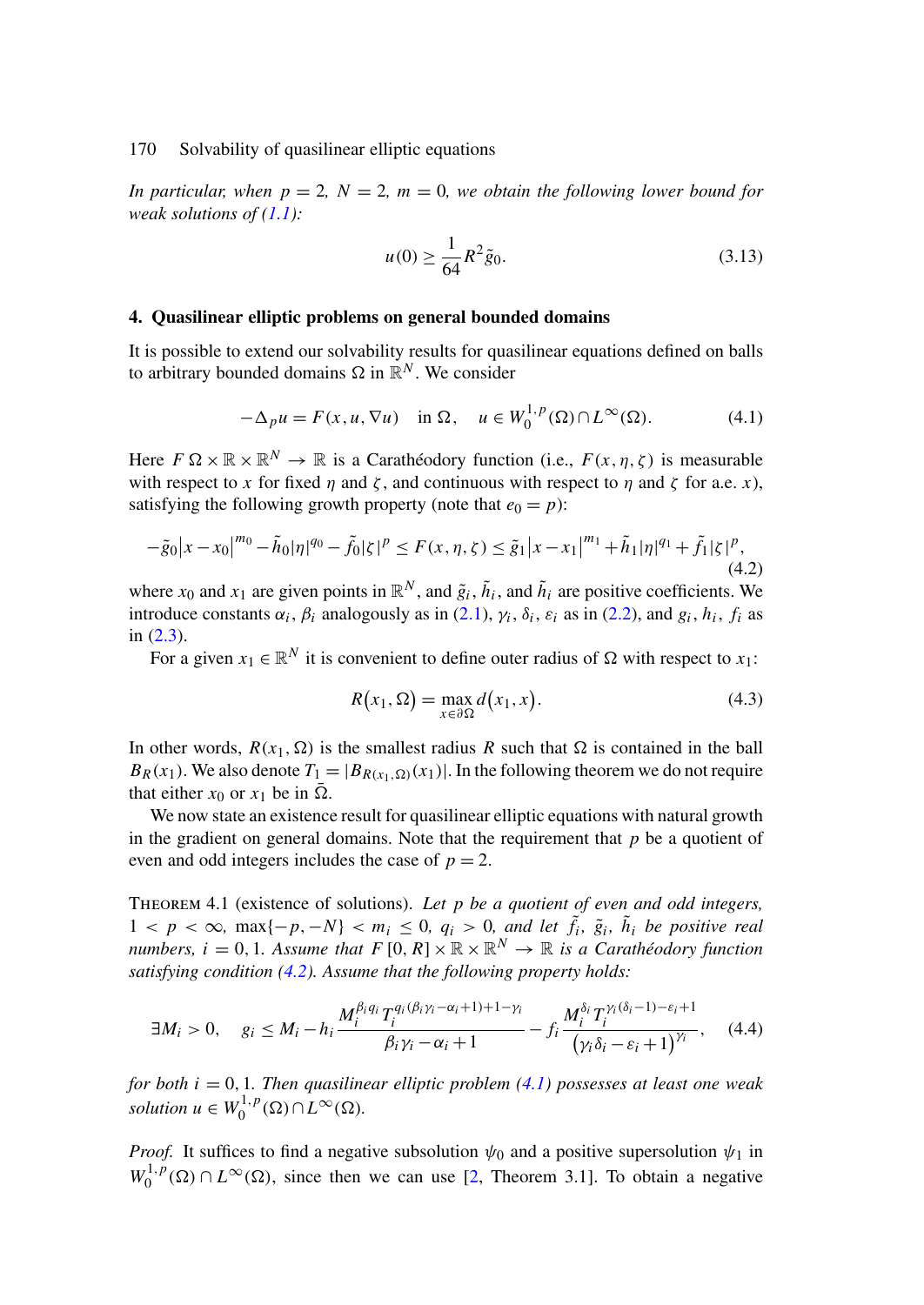subsolution of (4.1) we consider an auxilliary elliptic equation defined in the ball  $B_0 = B_{R(x_0, \Omega)}(x_0)$  containing  $\Omega$ :

$$
-\Delta_p u_0 = -\tilde{g}_0 |x - x_0|^{m_0} - \tilde{h}_0 |u_0|^{q_0} - \tilde{f}_0 |\nabla u_0|^p,
$$
  
\n
$$
u_0 \in W_0^{1,p}(B_0) \cap L^\infty(B_0).
$$
\n(4.5)

We seek a solution  $u_0(x)$  of this problem in the following form:

$$
u_0(x) = \int_{C_N |x - x_0|^N}^{|B_0|} \frac{\omega(t)^{\beta_0}}{t^{\alpha_0}} dt
$$
 (4.6)

with

$$
\omega \in D_0(K) = \{ \varphi \in C([0, T_0]) : 0 \ge \varphi(t) \le -M_0 t^{\gamma_0} \},\tag{4.7}
$$

for some positive constant  $M_0$  independent of  $\varphi$ . Therefore, (1.1) redu[ces to](#page-4-0)

$$
\frac{d\omega}{dt} = -g_0 \gamma_0 t^{\gamma_0 - 1} - h_0 \left| \int_t^{T_0} \frac{\omega(\sigma)^{\beta_0}}{\sigma^{\alpha_0}} d\sigma \right|^{q_0} - f_0 \frac{\omega(t)^{\delta_0}}{t^{\varepsilon_0}},\tag{4.8}
$$

with the coefficients defined as in (2.2) and (2.3). Although  $\omega(t) \le 0$  for all  $t \in [0, T_0]$ , the expression  $\omega(t)^{p'-1}$  appearing in (4.6) is well defined since  $p = 2k/(2l-1)$ , and therefore  $u_0 < 0$  in  $B_0$ . Now we proceed similarly as in the proof of Theorem 2.2 to obtain existence of a negative solution  $u_0$  of (4.1). The desired negative subsolution of (4.1) is then  $\psi_0 = u_0|_{\Omega}$ . Analogously, we find a positive supersolution  $\psi_1 = u_1|_{\Omega}$  of (4.1), by [considering a](#page-11-0)n auxiliary elliptic equation

$$
-\Delta_p u_1 = -\tilde{g}_1 |x - x_1|^{m_1} - \tilde{h}_1 |u_1|^{q_1} - \tilde{f}_1 |\nabla u_1|^p,
$$
  
\n
$$
u_1 \in W_0^{1,p}(B_1) \cap L^\infty(B_1),
$$
\n(4.9)

where  $B_1 = B_{R(x_1, \Omega)}(x_1)$ .

From Theorem 4.1 we can derive the [follo](#page-11-0)wing result analogously as in the proof of Theorem 2.4.

Theorem 4.2 (existence of solutions). *Let* p *be a quotient of even and odd integers,*  $1 < p < \infty$ , max $\{-p, -N\} < m_i \leq 0$ , and let  $\tilde{g}_i$ ,  $\tilde{h}_i$ , and  $\tilde{f}_i$  be positive real numbers,  $i = 1, 2$ . Assume that  $F[0, R] \times \mathbb{R} \times \mathbb{R}^N \to \mathbb{R}$  *is a Carathéodory function satisfying condition (4.2).*

(a) If  $q_i$  < p − 1 and  $e_i$  < p − 1, then (4.1) possesses a weak solution  $u \in W_0^{1,p}(\Omega) \cap$  $L^{\infty}(\Omega)$  for any positive  $\tilde{g}_0$ ,  $\tilde{h}_0$ , and  $\tilde{f}_0$ .

(b) Assume that  $e_i > q_i = p - 1$ , and let  $\tilde{g}_i$ ,  $\tilde{h}_i$ , and  $\tilde{f}_i$  satisfy the following condi*tions:*

$$
h_i < \frac{1}{a_i}, \quad g_i^{\delta_i - 1} f_i \le b_i \left( 1 - a_i h_i \right)^{\delta_i},\tag{4.10}
$$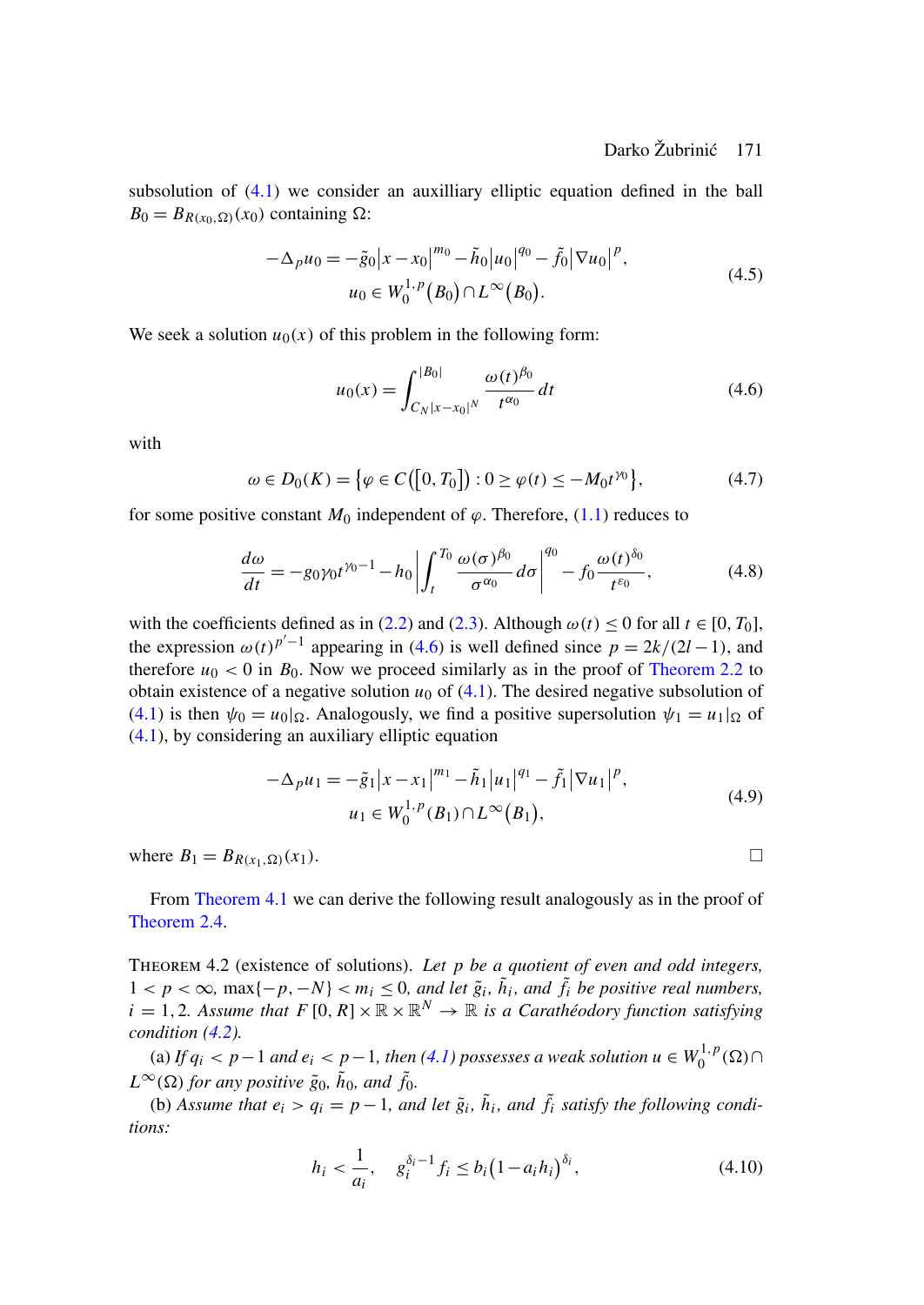*where we define*

$$
a_i = \frac{T_i^{q_i(\beta_i \gamma_i - \alpha_i + 1) + 1 - \gamma_i}}{\beta_i \gamma_i - \alpha_i + 1}, \qquad b_i = \frac{(\delta_i - 1)^{\delta_i - 1}}{\delta_i^{\delta_i}} \cdot \frac{\gamma_i \delta_i - \varepsilon_i + 1}{T_i^{\gamma_i(\delta_i - 1) - \varepsilon_i + 1}}.
$$
(4.11)

*Then quasilinear elliptic problem (4.1) possesses at least one weak solution*  $u$  ∈  $W_0^{1,p}(\Omega) \cap L^{\infty}(\Omega)$ .

In the following result we need the notion of outer radius of domain  $\Omega$ , which is defined by

$$
R(\Omega) = \inf \left\{ r > 0 \, \exists x_1 \in \mathbb{R}^N, \Omega \subseteq B_r(x_1) \right\}. \tag{4.12}
$$

Note that the outer radius and diameter of  $\Omega$  are related by  $R(\Omega) \ge (1/2) \text{diam } \Omega$ . A solvability result involving outer radius of  $\Omega$ , with the right-hand side in (1.1) which does not depend on the gradient, [can](#page-11-0) be seen in El Hachimi and Gossez [5].

COROLLARY 4.3. *Let*  $N \ge 2, -2 < m_i \le 0$ *, a[nd](#page-11-0)* 

$$
\tilde{h}_i < \frac{N(m_i + 2)}{R(x_i, \Omega)^2}, \quad i = 0, 1,\tag{4.13}
$$

*where*  $R(x_i, \Omega)$  *is defined by (4.3). Assume that*  $F [0, R] \times \mathbb{R} \times \mathbb{R}^N \rightarrow \mathbb{R}$  *is a Carathéodory functio[n sa](#page-11-0)tisfying condition (4.2), and let*  $\tilde{g}_i$  *and*  $\tilde{f}_i$  *be positive real numbers such that*

$$
\tilde{g}_i \cdot \tilde{f}_i \le \frac{(m_i + N)(2m_i + N + 2)}{4R(x_i, \Omega)^{m_i + 2}} \cdot \left(1 - \frac{R(x_i, \Omega)^2 \tilde{h}_i}{N(m_i + 2)}\right)^2, \quad i = 0, 1.
$$
 (4.14)

*Then elliptic problem* (4.1) with  $p = 2$  possesses a weak solution  $u \in H_0^1(\Omega) \cap L^\infty(\Omega)$ . *In particular, if*  $m_i = 0$  *for*  $i = 0$  *or*  $i = 1$ *, then the corresponding*  $R(x_i, \Omega)$  *can be changed to outer radius*  $R(\Omega)$  *in the above conditions.* 

*Remark 4.4.* Note that in Corollary 4.3, condition (4.13) is also a nonresonance condition, since  $\Omega \subseteq B_i := B_{R(x_i,\Omega)}(x_i)$  implies that, see (1.9):

$$
\tilde{h}_i < \frac{N(m_i + 2)}{R_i^2} < \lambda_1(B_i) \le \lambda_1(\Omega),\tag{4.15}
$$

where  $\lambda_1(\Omega)$  is the first eigenvalue of the operator D on  $\Omega$  with zero boundary data.

#### **Acknowledgement**

I express my gratitude to the referee for his help in the preparation of this paper.